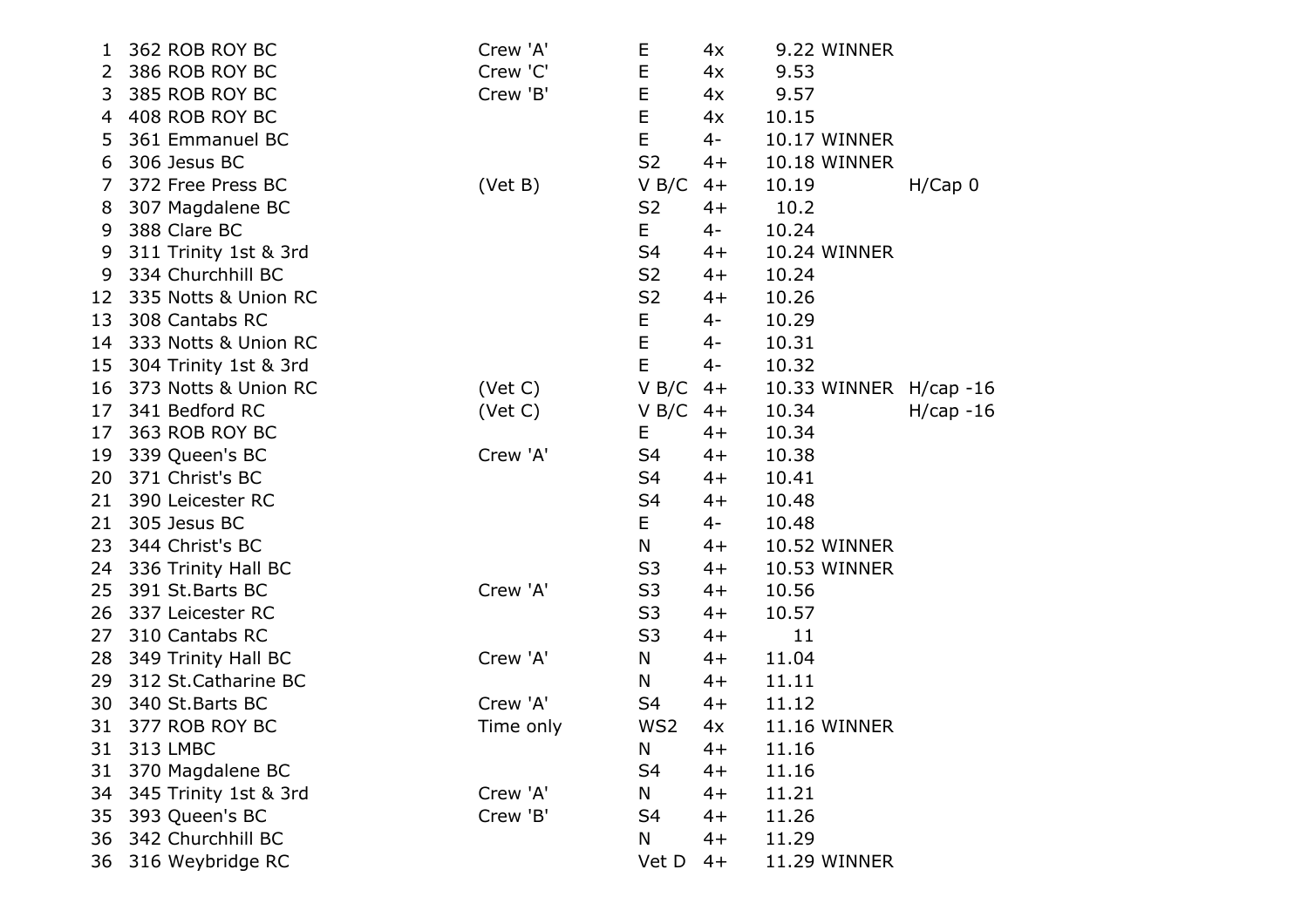| 38 | 351 CITY OF CAMBRIDGE RC            |           | WS <sub>2</sub> | $4+$  | 11.32 WINNER |              |
|----|-------------------------------------|-----------|-----------------|-------|--------------|--------------|
| 39 | 338 St.Barts BC                     | Crew 'B'  | S <sub>3</sub>  | $4+$  | 11.34        |              |
| 40 | 314 CITY OF CAMBRIDGE RC            | (Vet C)   | V B/C           | $4+$  | 11.4         | $H/cap -16$  |
| 41 | 309 Jesus BC                        |           | S4              | $4+$  | 11.42        |              |
| 42 | 346 Free Press BC                   |           | Vet D           | $4+$  | 11.46        |              |
| 43 | 343 Trinity 1st & 3rd               | Crew 'B'  | N               | $4+$  | 11.48        |              |
|    | 44 406 Somoco BC                    |           | N               | $4+$  | 11.49        |              |
| 45 | 347 ROB ROY BC                      | (Vet E)   | V E/G           | $4+$  | 11.52        | H/Cap 0      |
| 46 | 395 Magdalene BC                    |           | N               | $4+$  | 11.54        |              |
| 47 | 358 CITY OF CAMBRIDGE RC            |           | WS3             | 4x    | 11.55        |              |
| 48 | 407 Free Press BC                   | (Vet E)   | V E/G           | $4+$  | 12.01        | H/Cap 0      |
| 49 | 383 Newnham BC                      |           | <b>WN</b>       | $4+$  | 12.05 WINNER |              |
| 50 | 376 Trinity Hall BC                 | Crew 'B'  | N               | $4+$  | 12.06        |              |
|    | 51 315 Free Press/RRBC/99's/Cantabs |           | Vet D           | $4+$  | 12.11        |              |
|    | 52 323 Jesus BC                     | Crew 'A'  | WS3             | $4+$  | 12.14 WINNER |              |
| 52 | 348 CITY OF CAMBRIDGE RC            | Crew 'A'  | N               | $4+$  | 12.14        |              |
|    | 54 322 Newnham BC                   |           | WS3             | $4+$  | 12.16        |              |
| 55 | 317 CCRC/Broxbourne/Lea             | (Vet G)   | V E/G           | $4+$  | 12.21        | $H/Cap - 56$ |
| 56 | 394 St.Barts BC                     | Crew 'B'  | S4              | $4+$  | 12.24        |              |
| 57 | 382 Cauis BC                        |           | WN.             | $4+$  | 12.27        |              |
| 58 | 350 Notts & Union RC                |           | WS <sub>2</sub> | $4+$  | 12.31        |              |
| 59 | 357 Churchhill BC                   |           | WN.             | $4+$  | 12.4         |              |
| 60 | 325 Christ's BC                     | Crew 'A'  | WN.             | $4+$  | 12.42        |              |
|    | 61 321 Queen's BC                   |           | WS3             | $4+$  | 12.45        |              |
| 62 | 380 CITY OF CAMBRIDGE RC            |           | WS3             | $4+$  | 12.47        |              |
|    | 63 405 Magdalene BC                 |           | <b>WN</b>       | $4+$  | 12.51        |              |
| 64 | 379 Jesus BC                        | Crew 'B'  | WS3             | $4+$  | 13.1         |              |
|    | 65 326 ROB ROY BC                   |           | <b>WN</b>       | $4+$  | 13.35        |              |
|    | 66 402 CITY OF CAMBRIDGE RC         | Time Only | J14             | $4x+$ | 15.31        |              |
|    |                                     |           |                 |       |              |              |
|    |                                     |           |                 |       |              |              |
|    | 328 ROB ROY BC                      |           | Е               | 8     | 8.48 WINNER  |              |
| 2  | 359 Granta BC                       | Crew 'C'  | E               | 8     | 9.06         |              |
| 3  | 364 Trinity 1st & 3rd               |           | <b>IUB</b>      | 8     | 9.13 WINNER  |              |
| 4  | 300 Granta BC                       | Crew 'A'  | E               | 8     | 9.17         |              |
| 4  | 302 Cauis BC                        |           | <b>IUB</b>      | 8     | 9.17         |              |
|    | 360 Granta BC                       | Crew 'D'  | Е               | 8     | 9.28         |              |